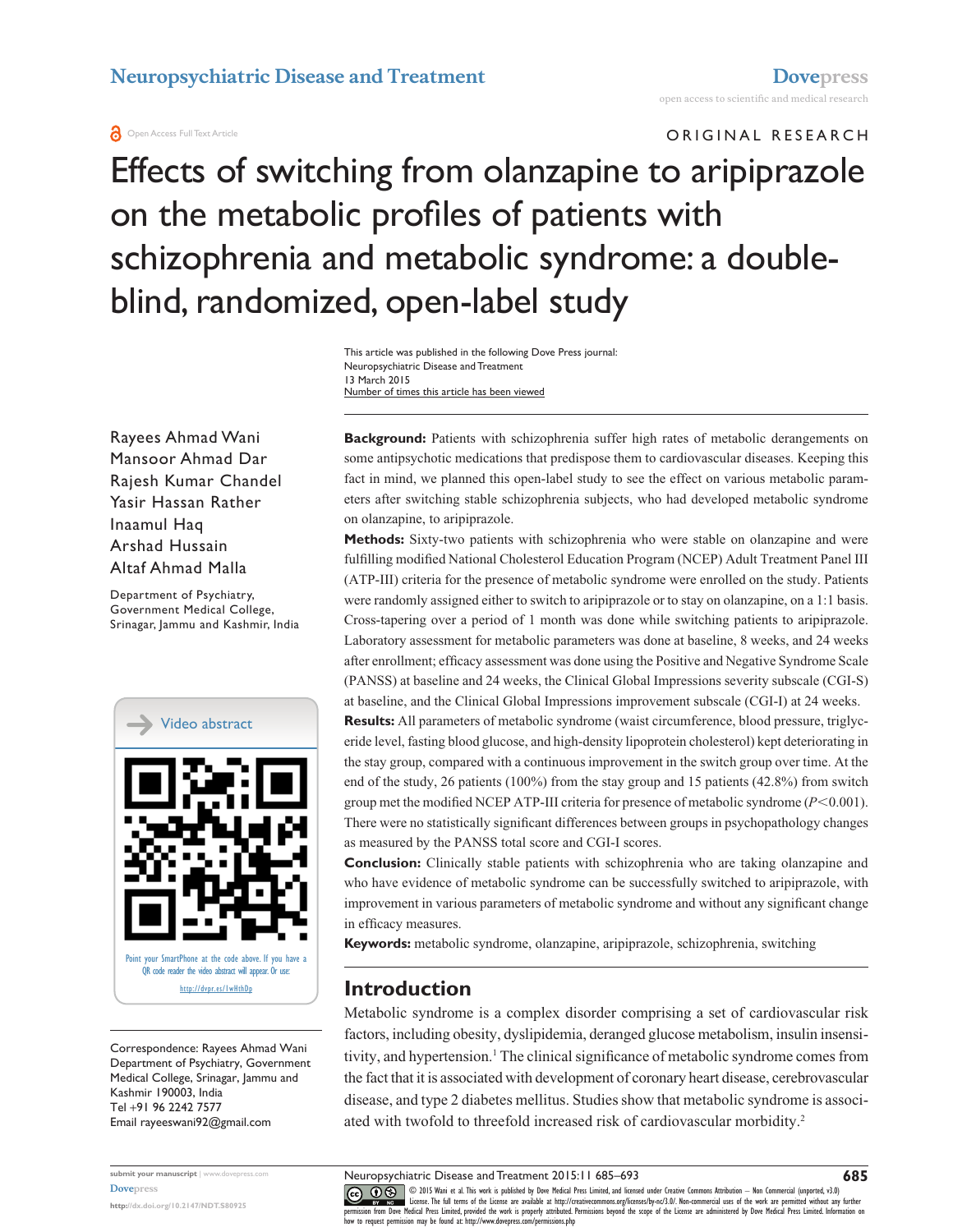Metabolic syndrome is seen more frequently in persons with schizophrenia than in the general population. $3-5$  While it is possible that genetic factors play a role in the increased risk seen in such patients, it is likely that lifestyle issues such as poor nutrition and reduced exercise habits also play a key role. These metabolic abnormalities are further aggravated by antipsychotic medications. The first-generation antipsychotic medications are effective in treating positive symptoms but are not similarly effective for negative and cognitive symptoms; they are also less protective against relapses in the long-term.<sup>6</sup> In addition, extrapyramidal symptoms are more commonly seen in patients treated with first-generation antipsychotic medications.<sup>7</sup> In recent years, atypical antipsychotics, or second-generation antipsychotic medications, have been replacing first-generation antipsychotic medications as firstline treatment for schizophrenia with equal efficacy and fewer extrapyramidal side effects, and have thus ensured a better quality of life for the patient.<sup>8-11</sup> However, other adverse effects, including weight gain, metabolic syndrome, and cardiovascular side effects, have been found after long-term use of some second-generation antipsychotic medications.12

Second-generation antipsychotic medications can cause clinically significant weight gain, leading to insulin resistance and type 2 diabetes mellitus, and are thus a major risk factor for the development of metabolic syndrome.<sup>13</sup> A review of absolute weight gain in various placebo-controlled trials and head-to-head comparisons found that the magnitude of weight gain was not equal among antipsychotic medications.<sup>12</sup> Maximum weight gain was seen with olanzapine treatment, while it was least with aripiprazole and ziprasidone. Olanzapine was associated with a mean weight gain of  $>6$  kg over 1 year,<sup>14,15</sup> whereas aripiprazole<sup>16-19</sup> and ziprasidone<sup>20-22</sup> were associated with a mean weight gain of about 1 kg over 1 year. Aripiprazole has a unique mechanism of action among second-generation antipsychotic medications: it is a partial agonist at D2 dopamine and 5-HT1A serotonin receptors and an antagonist at 5-HT2A serotonin receptors.<sup>23</sup> It has the least chance of inducing weight gain and other metabolic side effects $24$  and is safe and effective during both the acute and maintenance phases of schizophrenia.19,25,26

Switching antipsychotic medications in the treatment of schizophrenia is a common practice in clinical psychiatry.<sup>27</sup> Weight gain and metabolic syndrome are the two main reasons for switching antipsychotics.<sup>28</sup> It has been suggested that the ideal drugs for switching are aripiprazole or ziprasidone, with their low risk for metabolic syndrome.<sup>29</sup> We in our study chose aripiprazole because it was the newer option available and we expected it would be of most clinical interest when the study was completed. We hypothesized that switching to aripiprazole would result in an improvement in metabolic measures, compared with staying on olanzapine. We were also interested in determining if switching to aripiprazole would be accompanied by any clinical destabilization. Earlier, Fleischhacker et al $30$  in their study comparing the efficacy and tolerability of aripiprazole with olanzapine in patients with schizophrenia found that olanzapine had a statistically significant efficacy advantage over aripiprazole, with more reduction in Positive and Negative Syndrome Scale (PANSS) total score. Pae et al $31$  found that patients switched to aripiprazole, with sudden discontinuation of the previous antipsychotic medication, showed an increase in symptom severity during first week of switching. Moreover, few studies have been done in this field,<sup>32,33</sup> and none has been from our Kashmir region.

# **Methods** Settings and subjects

The study was carried out at the outpatient unit of a tertiary care psychiatry hospital in North India (Kashmir) from June 2011 to May 2014, after seeking permission from the IEC of the government medical college, Srinagar. Participants were individuals with schizophrenia who had achieved clinical stability with olanzapine and who were assessed as having metabolic syndrome using modified National Cholesterol Education Program (NCEP) Adult Treatment Panel III (ATP-III) criteria.34,35 Schizophrenia diagnoses were made using the *Diagnostic and Statistical Manual of Mental Disorders*, Fourth Text Revision.36 The patients were required to be on olanzapine for a minimum of 3 months without any other antipsychotic medication for 1 month prior to enrollment. The patients entered the study in order to improve their metabolic risk profile. Informed consent was obtained from each patient after fully explaining the study procedures.

Patients were randomly assigned either to switch to aripiprazole or to stay on olanzapine, on a 1:1 basis. Individuals assigned to stay on olanzapine remained on their prestudy dosage, with adjustments only as clinically indicated. Olanzapine was used in a dose range of 10–20 mg/day. Patients assigned to switch to aripiprazole began taking aripiprazole 5 mg/day while continuing olanzapine without dose reduction for 1 week. After 1 week, the aripiprazole dosage was increased to 10 mg/day and the dose of olanzapine was reduced 25%–50%. After 2 weeks, the aripiprazole dosage could be increased to 15 mg/day while the dose of olanzapine was reduced 50%–75% from the original dosage.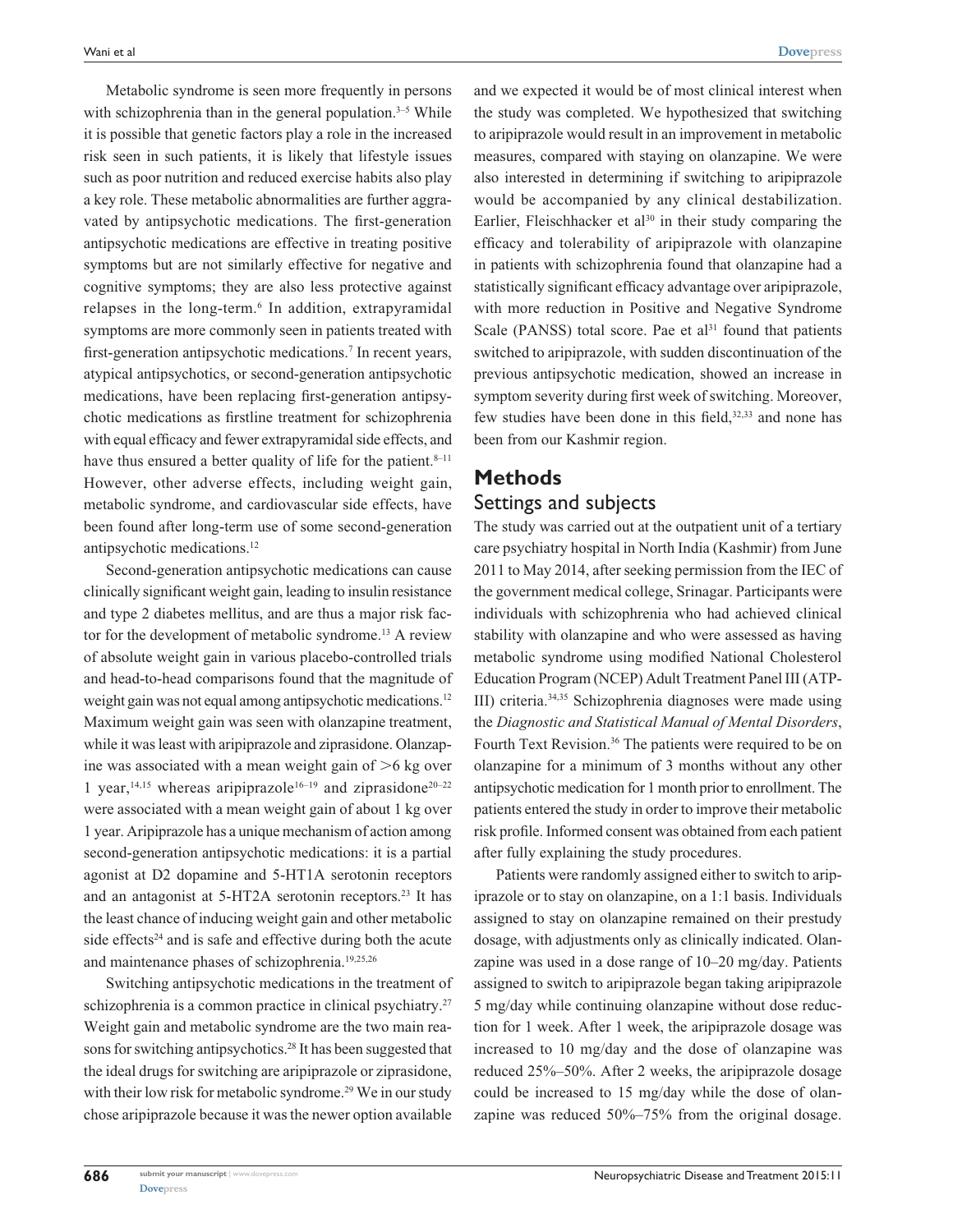After 3 weeks, the available range for aripiprazole was 10–20 mg/day, and olanzapine was stopped. After 4 weeks, aripiprazole was used in a dose range of 10–30 mg/day.

Patients were followed on a weekly basis during the first month of the treatment period and every 4 weeks thereafter; laboratory assessment was carried out at baseline, 8 weeks, and 24 weeks after enrollment. PANSS was used at baseline and 24 weeks, while the Clinical Global Impressions severity subscale (CGI-S) was used at baseline and the Clinical Global Impressions improvement subscale (CGI-I) was used at 24 weeks.

The addition of lithium, valproate, statins, or drugs prescribed for weight loss was not allowed during the study. Those who were taking these medications during the prestudy phase were allowed to continue without dose adjustments. All other medications except for nonstudy antipsychotic drugs were allowed.

## Assessment

The waist circumference was measured in a horizontal plane, midway between the inferior margin of the ribs and the superior border of the iliac crest. The measurements were taken thrice and the mean was computed in all cases. Systolic and diastolic blood pressure were measured twice at an interval of 3 minutes in the sitting position after a 15-minute rest, and the mean was computed. Blood samples (3 mL) were drawn after 8–12 hours of overnight fasting for the measurement of high-density lipoprotein (HDL) cholesterol, triglycerides, and fasting plasma glucose levels. Plasma glucose was measured using the glucose oxidase–peroxidase method, triglycerides by standard enzymatic procedures, and HDL cholesterol by direct assay method.

Metabolic syndrome was diagnosed using modified NCEP ATP-III criteria for the Asian population.<sup>35</sup> Diagnosis was made when three or more of the following conditions were met:

- 1) Waist circumference  $>90$  cm for males and  $>80$  cm for females;
- 2) Triglycerides  $>150$  mg/dL;
- 3) HDL levels  $\leq 40$  mg/dL for males and  $\leq 50$  mg/dL for females;
- 4) Systolic blood pressure  $\geq$ 130 mmHg and/or diastolic blood pressure  $\geq 85$  mmHg;
- 5) Fasting glucose  $\geq$  110 mg/dL.

A previous diagnosis of high blood pressure was considered sufficient to fulfill criterion 4 and a previous diagnosis of diabetes mellitus was considered as sufficient to fulfill criterion 5.

Assessment for any clinical destabilization was done using the PANSS and CGI scales. Efficacy failure was defined by psychiatric hospitalization, a 25% increase in the total PANSS score,<sup>37</sup> or ratings of much worse or very much worse on the CGI improvement subscale.<sup>38</sup>

# Statistical analysis

Data were entered into a Microsoft Excel spreadsheet. Continuous variables were summarized as mean and standard deviation. Categorical variables were summarized as percentages. CGI-I and CGI-S were summarized as median and interquartile range. Repeated-measures analysis of variance was used to analyze the difference in the values of a continuous variable over time. Comparisons between stay and switch groups were analyzed using independent samples Student's *t*-test for continuous variables, chi-square test for categorical variables, Fisher's exact test for categorical variables when the chi-square test did not meet Cochrane criterion,39 and Mann–Whitney test for ordinal variables (CGI-I and CGI-S). The proportion of metabolic syndrome across time was tested using the Cochran *Q-*test. A *P*-value of  $\leq 0.05$  was taken as significant.

# **Results**

Our sample consisted of 62 patients who were randomly assigned to one of two groups, either the stay group  $(n=31)$  or the switch group  $(n=31)$ . The distribution of other (nonstudy) allowed medications among the two groups was statistically insignificant and included lithium (*P*.0.999), sodium valproate (*P*.0.999), carbamazipine (*P*.0.999), lamotrigene (*P*.0.999), selective serotonin reuptake inhibitors ( $P$ >0.999), benzodiazepines (*P*=0.554), and beta blockers (*P*=0.011). The progression of the two groups through the study is shown in Figure 1. Ten patients (32.2%) from the switch group and five (16.1%) from the stay group discontinued the treatment before the final assessment at 24 weeks (*P*=0.138). Table 1 summarizes the sociodemographic characteristics of the participants. Table 2 shows both intergroup and withingroup trends in various metabolic and clinical variables. Last observation carried forward was employed for data imputation. Among the various parameters of metabolic syndrome, waist circumference, blood pressure, triglyceride level, and fasting blood glucose kept increasing in the stay group, while HDL level showed a decreasing trend. In the switch group, waist circumference, blood pressure, triglyceride level, and fasting blood glucose kept decreasing, while HDL level increased with time.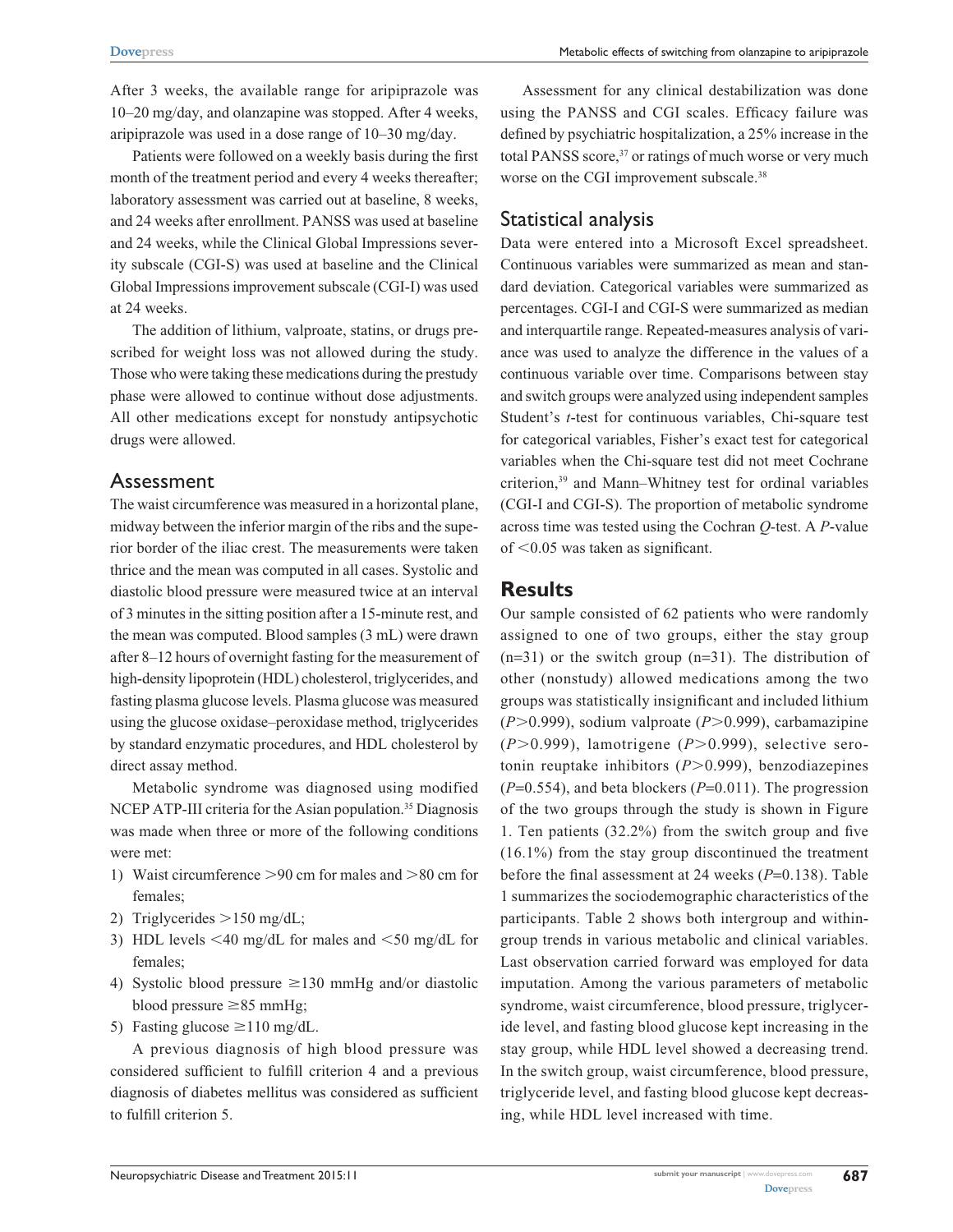

**Figure 1** Patient enrollment and follow up in the study.

|  |  | Table I Sociodemographic profiles of two groups |  |  |  |
|--|--|-------------------------------------------------|--|--|--|
|--|--|-------------------------------------------------|--|--|--|

| <b>Characteristics</b>                  | Stay group $(n=31)$ | Switch group $(n=31)$ | P-value<br>$0.921*$ |  |
|-----------------------------------------|---------------------|-----------------------|---------------------|--|
| Age in years, mean (SD)                 | 29.84 (5.241)       | 29.71 (5.001)         |                     |  |
| Duration of illness in years, mean (SD) | 4.8(3.2)            | 4.7(3.4)              | $>0.999*$           |  |
| Sex, n (%)                              |                     |                       |                     |  |
| Male                                    | 20(64.5)            | 19(61.3)              | $0.793**$           |  |
| Female                                  | 11(35.5)            | 12(38.7)              |                     |  |
| Marital status, n (%)                   |                     |                       |                     |  |
| Married                                 | 4(12.9)             | 5(16.1)               | $>0.999***$         |  |
| Divorced                                | 3(9.7)              | 3(9.7)                |                     |  |
| Unmarried                               | 24(77.4)            | 23(74.2)              |                     |  |
| Education, n (%)                        |                     |                       |                     |  |
| Matriculation and above                 | 12(38.7)            | 16(51.6)              | $0.307**$           |  |
| Under matriculation                     | 19(61.3)            | 15(48.4)              |                     |  |

**Notes:** \*Student's *t-*test. \*\*Pearson chi-square. \*\*\*Fisher's exact test.

**Abbreviations:** n, number; SD, standard deviation.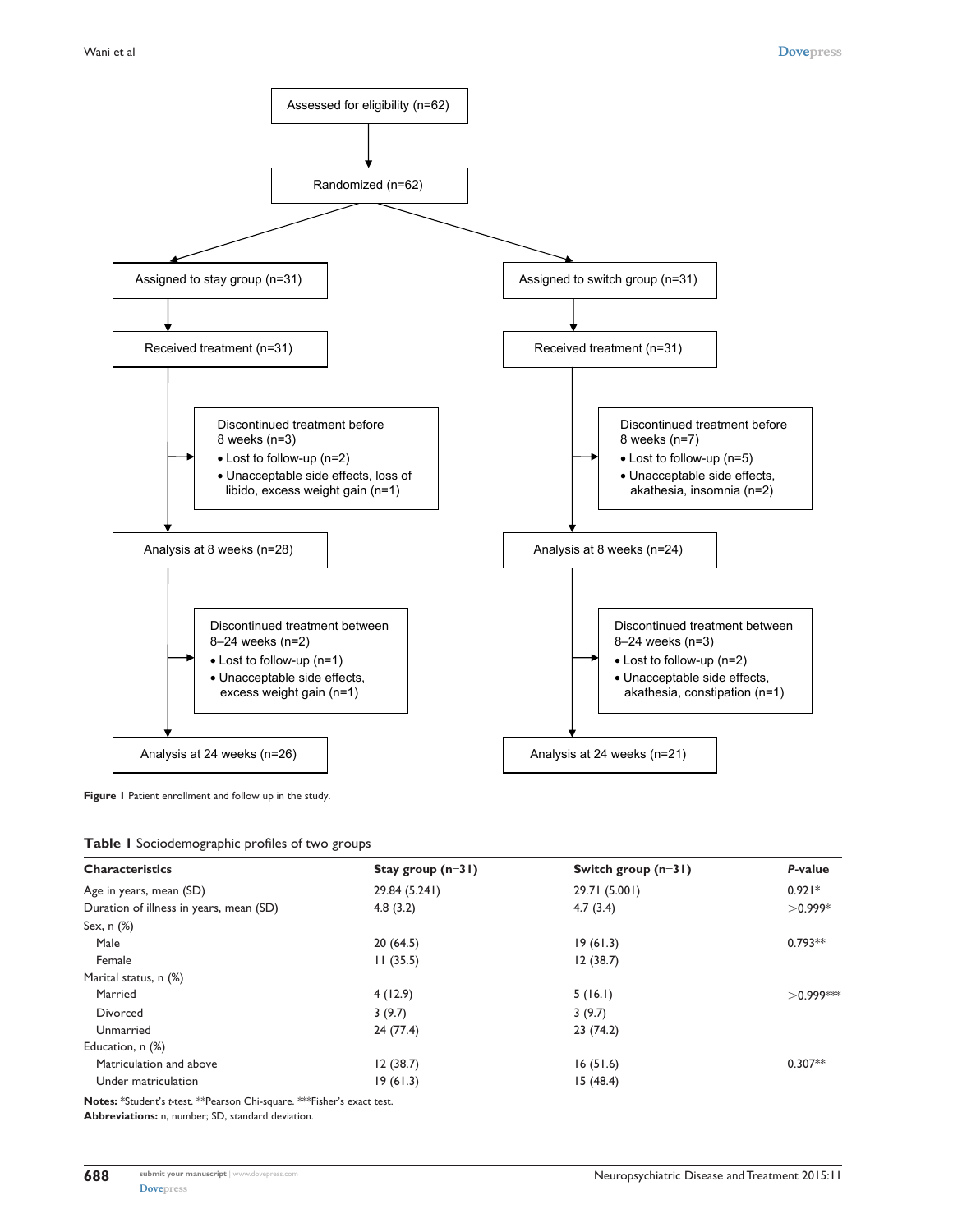#### **Table 2** Metabolic and clinical characteristics of stay group versus switch group

| <b>Variables</b>         | Week 0               |                        | Week 8                   |               | Week 24     |               | P-value (within<br>group)** |               |
|--------------------------|----------------------|------------------------|--------------------------|---------------|-------------|---------------|-----------------------------|---------------|
|                          | <b>Stay</b><br>group | <b>Switch</b><br>group | <b>Stay</b><br>group     | <b>Switch</b> | <b>Stay</b> | <b>Switch</b> | <b>Stay</b>                 | <b>Switch</b> |
|                          |                      |                        |                          | group         | group       | group         | group                       | group         |
| Waist circumference      |                      |                        |                          |               |             |               |                             |               |
| Mean                     | 92.71                | 90.26                  | 93.71                    | 89.32         | 96.58       | 88.23         | < 0.001                     | 0.001         |
| SD                       | 8.443                | 10.076                 | 8.017                    | 9.325         | 7.544       | 9.215         |                             |               |
| P-value                  | 0.303                |                        | 0.052                    |               | < 0.001     |               |                             |               |
| (between groups)*        |                      |                        |                          |               |             |               |                             |               |
| Systolic blood pressure  |                      |                        |                          |               |             |               |                             |               |
| Mean                     | 126.39               | 127.71                 | 127.06                   | 127.23        | 129.32      | 126.71        | 0.003                       | 0.288         |
| SD                       | 10.544               | 11.533                 | 11.072                   | 11.236        | 10.694      | 10.848        |                             |               |
| P-value                  | 0.639                |                        | 0.955                    |               | 0.343       |               |                             |               |
| (between groups)*        |                      |                        |                          |               |             |               |                             |               |
| Diastolic blood pressure |                      |                        |                          |               |             |               |                             |               |
| Mean                     | 84.32                | 87.81                  | 85.23                    | 86.77         | 86.77       | 86.77         | 0.003                       | 0.470         |
| SD                       | 9.239                | 12.462                 | 8.819                    | 11.555        | 7.911       | 10.592        |                             |               |
| P-value                  | 0.216                |                        | 0.556                    |               | 1.000       |               |                             |               |
| (between groups)*        |                      |                        |                          |               |             |               |                             |               |
| Fasting blood sugar      |                      |                        |                          |               |             |               |                             |               |
| Mean                     | 110.81               | 118.32                 | 114.23                   | 114.52        | 118.32      | 112.26        | < 0.001                     | 0.001         |
| SD                       | 12.677               | 16.388                 | 11.724                   | 15.423        | 11.828      | 15.044        |                             |               |
| P-value                  | 0.048                |                        | 0.934                    |               | 0.083       |               |                             |               |
| (between groups)*        |                      |                        |                          |               |             |               |                             |               |
| Triglycerides            |                      |                        |                          |               |             |               |                             |               |
| Mean                     | 192.19               | 194.32                 | 207.26                   | 202.74        | 223.61      | 196.35        | < 0.001                     | 0.176         |
| SD                       | 47.002               | 24.597                 | 75.198                   | 43.353        | 72.894      | 44.459        |                             |               |
| P-value                  | 0.824                |                        | 0.773                    |               | 0.082       |               |                             |               |
| (between groups)*        |                      |                        |                          |               |             |               |                             |               |
| <b>HDL</b>               |                      |                        |                          |               |             |               |                             |               |
| Mean                     | 41.23                | 39.68                  | 39.58                    | 41.87         | 38.03       | 43.90         | < 0.001                     | < 0.001       |
| SD                       | 9.124                | 7.704                  | 8.835                    | 6.937         | 8.175       | 7.730         |                             |               |
| P-value                  | 0.473                |                        | 0.261                    |               | 0.005       |               |                             |               |
| (between groups)*        |                      |                        |                          |               |             |               |                             |               |
| <b>PANSS</b>             |                      |                        |                          |               |             |               |                             |               |
| Mean                     | 68.58                | 69.13                  |                          |               | 67.61       | 67.74         | 0.001                       | 0.002         |
| SD                       | 4.485                | 5.214                  | $\overline{\phantom{0}}$ | $\equiv$      | 4.318       | 4.719         |                             |               |
| P-value                  | 0.659                |                        |                          |               | 0.911       |               |                             |               |
| (between groups)*        |                      |                        |                          |               |             |               |                             |               |
| CGI-S                    |                      |                        |                          |               |             |               |                             |               |
| Median                   | 4                    | 4                      |                          |               |             |               |                             |               |
| <b>IQR</b>               | $3 - 4$              | $3 - 4$                |                          |               |             |               |                             |               |
| P-value                  | 0.602                |                        |                          |               |             |               |                             |               |
| (between groups)***      |                      |                        |                          |               |             |               |                             |               |
| CGI-I                    |                      |                        |                          |               |             |               |                             |               |
| Median                   |                      |                        |                          |               | 4           | 4             |                             |               |
| <b>IQR</b>               |                      |                        |                          |               | $4 - 4$     | $3.5 - 4$     |                             |               |
| P-value                  |                      |                        |                          |               | 0.375       |               |                             |               |
| (between groups)***      |                      |                        |                          |               |             |               |                             |               |

**Notes:** \*Unpaired Student's *t*-test. \*\*Repeated-measures analysis of variance. \*\*\*Mann–Whitney test.

**Abbreviations:** CGI-I, Clinical Global Impressions improvement subscale; CGI-S, Clinical Global Impressions severity subscale; HDL, high-density lipoprotein cholesterol; IQR, interquartile range; PANSS, Positive and Negative Syndrome Scale; SD, standard deviation.

Table 3 shows the analysis of completers versus noncompleters of the study. Twenty-six patients (100%) from stay group and 15 patients (42.8%) from the switch group met the modified NCEP ATP-III criteria for presence of metabolic syndrome  $(P<0.001)$  at the end of study.

Two patients from both groups experienced efficacy failure (ie, they were hospitalized). There were no differences between groups in psychopathology changes as measured by the PANSS total score at baseline and 24 weeks (*P*=0.911) and CGI-I scores at the end of study (*P*=0.375).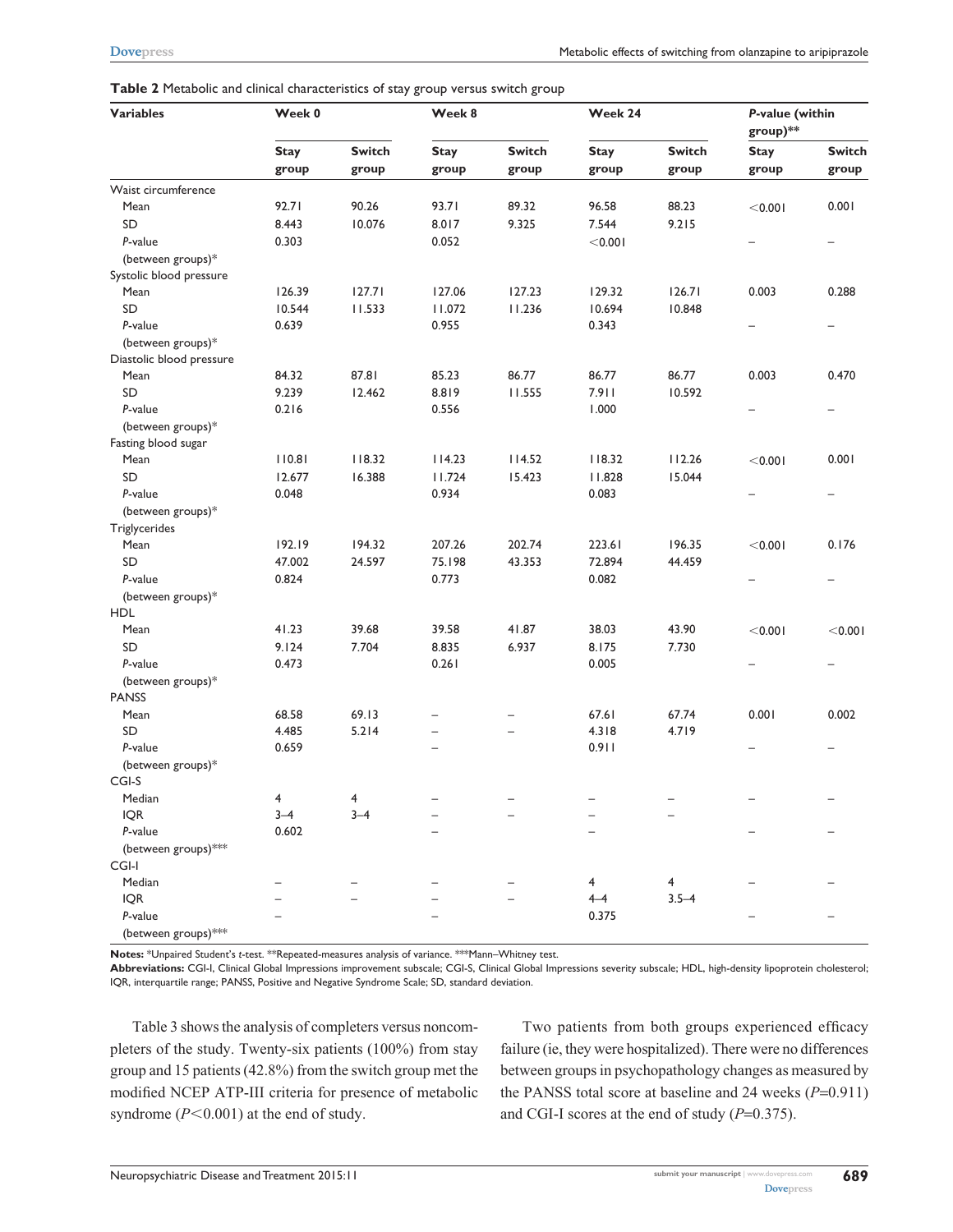|  | Table 3 Analysis of completers versus noncompleters of study |  |
|--|--------------------------------------------------------------|--|
|--|--------------------------------------------------------------|--|

|                                     | <b>Completers</b> | <b>Noncompleters</b> | P-value |
|-------------------------------------|-------------------|----------------------|---------|
| Group                               |                   |                      |         |
| Stay, n                             | 26                | 5                    | 0.138   |
| Switch, n                           | 21                | 10                   |         |
| Residence                           |                   |                      |         |
| Rural, n                            | 24                | 7                    | 0.767   |
| Urban, n                            | 23                | 8                    |         |
| Sex                                 |                   |                      |         |
| Male, n                             | 26                | 13                   | 0.029   |
| Female, n                           | 21                | $\overline{2}$       |         |
| Marital status                      |                   |                      |         |
| Married, n                          | 34                | 3                    | 0.683   |
| Unmarried, n                        | 8                 |                      |         |
| Previously married, n               | 5                 |                      |         |
| Education                           |                   |                      |         |
| Under matriculation, n              | 27                | 7                    | 0.465   |
| Matric and above, n                 | 20                | 8                    |         |
| Waist circumference, mean (SD)      | 91.00 (9.231)     | 93.00 (9.681)        | 0.473   |
| Systolic blood pressure, mean (SD)  | 126.13(11.369)    | 129.93 (9.422)       | 0.246   |
| Diastolic blood pressure, mean (SD) | 84.34 (10.192)    | 91.47 (12.106)       | 0.028   |
| Fasting blood sugar, mean (SD)      | 113.09 (13.845)   | 119.20 (17.949)      | 0.172   |
| Triglycerides, mean (SD)            | 192.04 (40.044)   | 197.07 (27.319)      | 0.653   |
| HDL, mean (SD)                      | 40.62 (8.631)     | 39.93 (7.941)        | 0.787   |
| PANSS, mean (SD)                    | 69.00 (4.482)     | 68.40 (5.950)        | 0.723   |
| CGI-S, median (interquartile range) | $4(3-5)$          | $4(3-5)$             | 0.761   |

**Abbreviations:** CGI-S, Clinical Global Impressions severity subscale; HDL, high-density lipoprotein cholesterol; PANSS, Positive and Negative Syndrome Scale; n, number; SD, standard deviation.

# **Discussion**

Multiple trials over time have studied the metabolic derangements with second-generation antipsychotic medications. For example, the Clinical Antipsychotic Trials of Intervention Effectiveness (CATIE) Schizophrenia Trial found that, among the antipsychotic medications used, olanzapine was associated with highest risk for weight gain and dyslipidemia, especially elevated triglyceride levels.40–43 Various strategies have been adopted to counter these antipsychotic medication-induced metabolic derangements. Switching to antipsychotic medications with lesser metabolic side effects or adopting a lifestyle intervention focused on diet and exercise is the appropriate first step. Addition of statins (3-hydroxy-3-methylglutaryl-coenzyme A reductase inhibitors) to the antipsychotic medication regimen tends to benefit low-density lipoprotein cholesterol and triglycerides rather than HDL or weight,<sup>44</sup> while adding metformin leads to weight reduction.<sup>45,46</sup>

Switching from olanzapine to aripiprazole in our study was effective in helping many patients improve the results of various parameters of metabolic syndrome, while those who continued on olanzapine experienced further deterioration in these parameters. These findings are in accordance with most of the studies conducted in this field.<sup>32,33,47,48</sup> The fact that intergroup differences with respect to fasting levels of HDL cholesterol were statistically significant in our study as against the findings of Stroup et  $al<sup>32</sup>$  could be explained by the fact that we shifted only olanzapine-treated schizophrenia patients to aripiprazole, whereas in the Stroup et al study patients were switched from olanzapine, quetiapine, or risperidone to aripiprazole. Olanzapine causes more metabolic derangements than quetiapine and risperidone,<sup>49</sup> and this could be the reason that switching produced more beneficial effects in results of fasting levels of HDL cholesterol in our study.

At the end of our study there were no statistically significant differences between groups in psychopathology changes as measured by the PANSS total score (*P*=0.911) and CGI-I scores ( $P=0.375$ ) in completers of the study. Fleischhacker et al<sup>30</sup> found that olanzapine had a statistically significant efficacy advantage over aripiprazole, with more reduction in PANSS total score. McCue et al<sup>50</sup> also found that aripiprazole was significantly less able to get patients out of hospital in 3 weeks (the primary outcome measure) compared with olanzapine. In these studies, acute relapsing patients with schizophrenia were shifted to aripiprazole,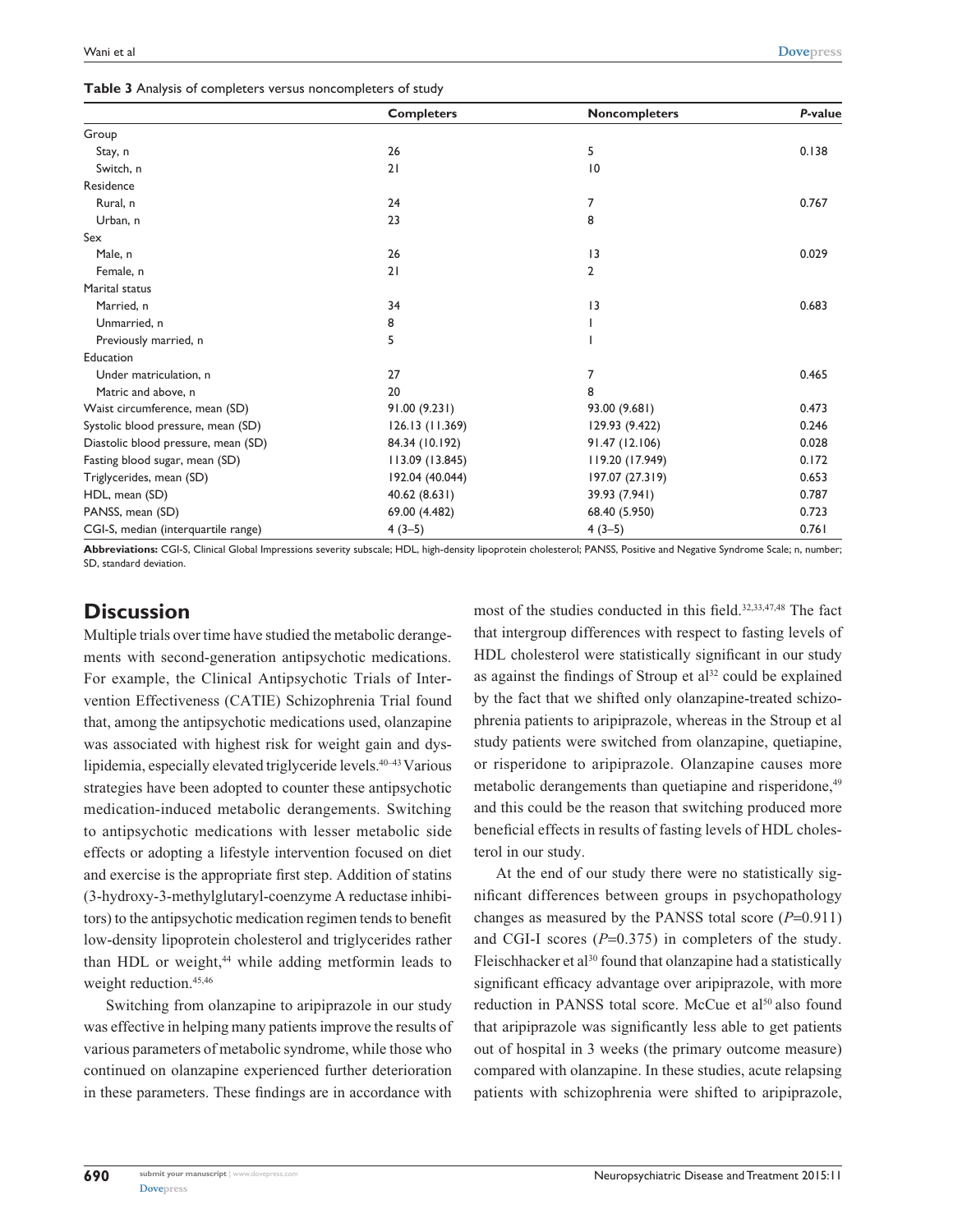whereas in our study we switched only those patients with schizophrenia who were already stable on olanzapine. It is likely that patients with schizophrenia who are already stable on olanzapine maintain their remission even after switching to aripiprazole; even so, difference exists in acute psychotic episodes, where olanzapine is relatively superior in efficacy to aripiprazole.<sup>50</sup>

Pae et  $al<sup>31</sup>$  found that patients switched to aripiprazole with sudden discontinuation of the previous antipsychotic medication showed an increase in symptom severity during the first week of switching. In our study, slow crosstitration of antipsychotic medication can explain the reason why there was no significant clinical destabilization in the switch group. Takeuchi and Remington<sup>51</sup> concluded in a recent systematic review that a small number of patients with schizophrenia or schizoaffective disorder risked an exacerbation of psychotic symptoms if aripiprazole was added to existing antipsychotic treatment. Many of the cases reported involved patients who were quite ill and had been exposed to long-term antipsychotic treatment; it is likely that aripiprazole was added to current treatment in patients with treatment-resistant schizophrenia, but in our study, patients with schizophrenia who were already stable on olanzapine were switched to aripiprazole. As our patients were already stable on olanzapine, this could be a reason for successful switching without much worsening in psychotic symptoms.

The difference in the metabolic derangements between the two groups can be explained by the differential receptor occupancy by aripiprazole and olanzapine. Aripiprazole is a partial agonist at D2 dopamine and 5HT1A serotonin receptors and an antagonist at 5HT2A serotonin receptors,<sup>52</sup> whereas olanzapine is an antagonist at D2 dopamine, 5HT2A and 5HT2c serotonin, M1 muscarinic, and histamine-1 receptors.<sup>53</sup> Histamine-1 and 5HT2C receptor antagonism closely correlates with the weight-gaining potential of some antipsychotics like olanzapine54,55 and may interfere with leptin-mediated appetite suppression.<sup>55,56</sup> Adiposity alone does not explain the diabetogenic potential of some atypical antipsychotic medications.<sup>57</sup> Significant insulin resistance, even with a single dose of olanzapine, has also been documented in nonobese individuals receiving olanzapine versus those receiving risperidone.58,59 Blocking M3 (type 3) muscarinic and 5HT1A receptors may be a factor in diminished pancreatic beta-cell responsiveness, and blocking 5HT2A receptor may suppress glucose uptake in skeletal muscle.<sup>53</sup>

Treatment with olanzapine in patients with schizophrenia offers the advantage of effectiveness for both positive and negative symptoms, with the fewest extrapyramidal side effects.<sup>8–11</sup> However, because of growing evidence of olanzapine-induced metabolic derangements, as is evident from our study also, a prescribing choice must be based on an assessment of each drug's efficacy as well as its potential to cause metabolic side effects. Because schizophrenia is a chronic illness that requires antipsychotic treatment for a prolonged period, an antipsychotic agent with fewer metabolic side effects, such as aripiprazole, can be used for maintenance, to prevent psychotic relapse and long-term deterioration. As is evident from our study, the dropout rate was higher in the switch group than in the stay group  $(P=0.138)$ , which can be an impediment in stabilized schizophrenia patients while switching them to other antipsychotic medications and is something that clinicians will want to address. This problem can partially be addressed by slow cross-titration of drugs and close follow-up of such patients. Monitoring blood levels of aripiprazole is a meaningful option, because it seems to have a therapeutic window at  $150-210$  ng/mL.<sup>60</sup> Levels beyond 210 ng/dL will lead to more side effects, and levels below 150 ng/dL will show subtherapeutic response and thus lead to more dropouts.

### **Conclusion**

Clinically stable patients with schizophrenia on olanzapine who have evidence of metabolic syndrome can be successfully switched to aripiprazole, with improvement in various parameters of metabolic syndrome and without any significant change in efficacy measures. Switching is an option if careful cross-titration and close monitoring is possible. Careful clinical monitoring after a switch to aripiprazole might have been the reason that those who switched did not experience a higher rate of efficacy failures, compared with those who stayed on olanzapine.

## **Disclosure**

There are no financial or other relationships that might lead to a conflict of interest. The authors report no other conflicts of interest in this work.

# **References**

- 1. Reaven GM. Syndrome X: 6 years later. *J Int Med Suppl*. 1994;736: 13–22.
- 2. Lakka HM, Laaksonen DE, Lakka TA, et al. The metabolic syndrome and total and cardiovascular disease mortality in middle-aged men. *JAMA*. 2002;288(21):2709–2716.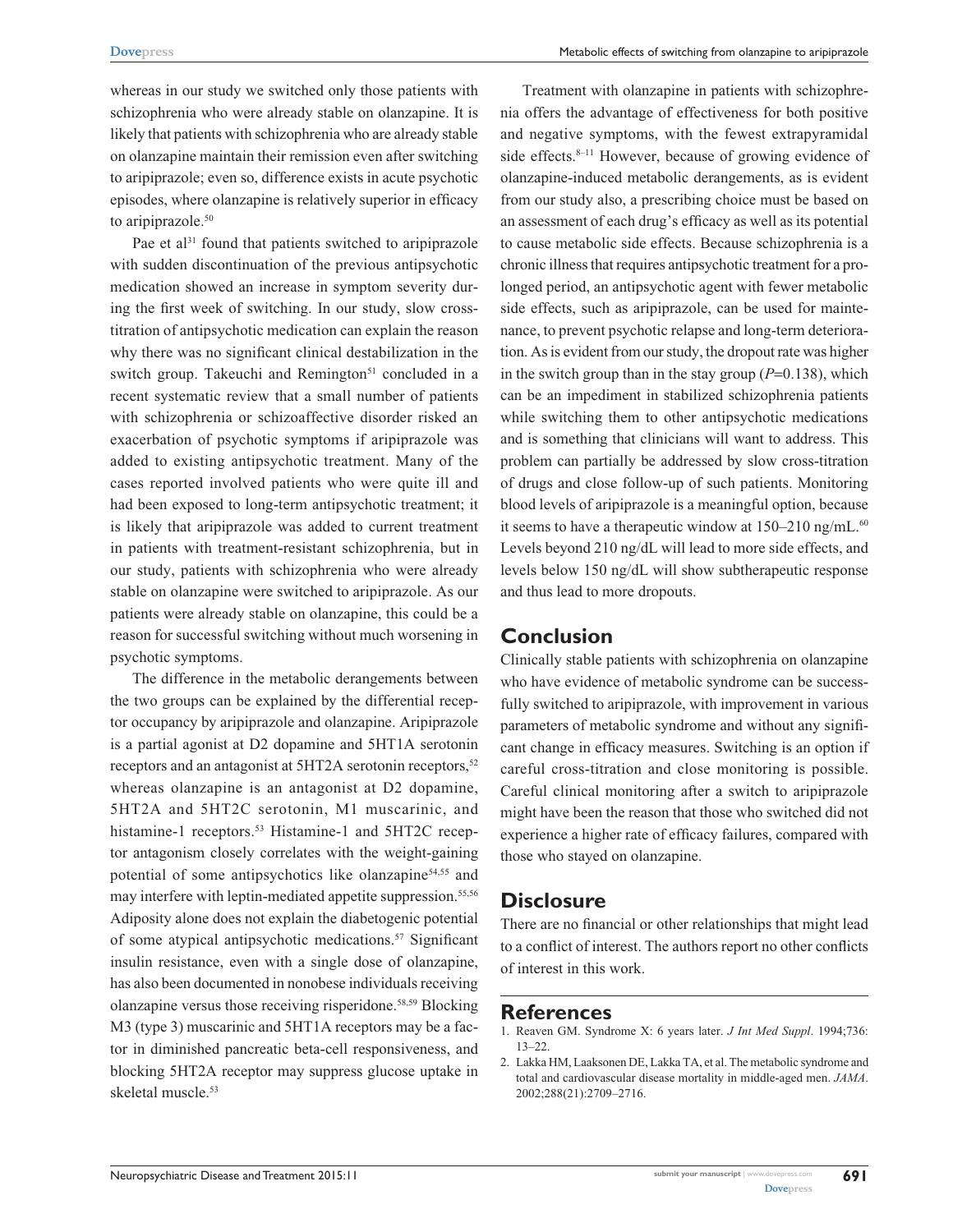- 3. Patel JK, Buckley PF, Woolson S, et al; CAFE Investigators. Metabolic profiles of second-generation antipsychotics in early psychosis: findings from the CAFE study. *Schizophr Res*. 2009;111(1–3):9–16.
- 4. McEvoy JP, Meyer JM, Goff DC, et al. Prevalence of the metabolic syndrome in patients with schizophrenia: baseline results from the Clinical Antipsychotic Trials of Intervention Effectiveness (CATIE) schizophrenia trial and comparison with national estimates from NHANES III. *Schizophr Res*. 2005;80(1):19–32.
- 5. Meyer JM, Nasrallah HA, McEvoy JP, et al. The Clinical Antipsychotic Trials Of Intervention Effectiveness (CATIE) Schizophrenia Trial: clinical comparison of subgroups with and without the metabolic syndrome. *Schizophr Res*. 2005;80(1):9–18.
- 6. Altamura AC, Buoli M, Mauri MC. Haloperidol versus secondgeneration antipsychotics in the long-term treatment of schizophrenia: a 4-year follow-up naturalistic study. *J Clin Psychopharmacol*. 2011;31(5):661–663.
- 7. Jibson MD, Tandon R. New atypical antipsychotic medications. *J Psychiatr Res*. 1998;32(3–4):215–228.
- 8. Davis JM, Chen N. Clinical profile of an atypical antipsychotic: risperidone. *Schizophr Bull*. 2002;28(1):43–61.
- 9. Davis JM, Chen N. The effects of olanzapine on the 5 dimensions of schizophrenia derived by factor analysis: combined results of the North American and international trials. *J Clin Psychiatry*. 2001; 62(10):757–771.
- 10. Karow A, Naber D. Subjective well-being and quality of life under atypical antipsychotic treatment. *Psychopharmacology (Berl).* 2002;  $162(1) \cdot 3 - 10$
- 11. Chong MY, Tan CH, Fujii S, et al. Antipsychotic drug prescription for schizophrenia in East Asia: rationale for change. *Psychiatry Clin Neurosci.* 2004;58(1):61–67.
- 12. Newcomer JW. Second-generation (atypical) antipsychotics and metabolic effects: a comprehensive literature review. *CNS Drugs*. 2005; 19 Suppl 1:1–93.
- 13. Pi-Sunyer FX. Medical hazards of obesity. *Ann Intern Med*. 1993; 119(7 Pt 2):655–660.
- 14. Nemeroff CB. Dosing the antipsychotic medication olanzapine. *J Clin Psychiatry*. 1997;58 Suppl 10:45–49.
- 15. Kinon BJ. The routine use of atypical antipsychotic agents: maintenance treatment. *J Clin Psychiatry.* 1998;59 Suppl 19:18–22.
- 16. Marder SR, McQuade RD, Stock E, et al. Aripiprazole in the treatment of schizophrenia: safety and tolerability in short-term, placebocontrolled trials. *Schizophr Res*. 2003;61(2–3):123–136.
- 17. Kasper S, Lerman MN, McQuade RD, et al. Efficacy and safety of aripiprazole vs haloperidol for long-term maintenance treatment following acute relapse of schizophrenia. *Int J Neuropsychopharmacol*. 2003;6(4):325–337.
- 18. Pigott TA, Carson WH, Saha AR, Torbeyns AF, Stock EG, Ingenito GG; Aripiprazole Study Group. Aripiprazole for the prevention of relapse in stabilized patients with chronic schizophrenia: a placebo-controlled 26-week study. *J Clin Psychiatry*. 2003;64(9):1048–1056.
- 19. McQuade RD, Jody D, Kujawa M, Carson WH, Iwamoto T. Long-term weight effects of aripiprazole versus olanzapine. American Psychiatric Association (APA) 156th Annual Meeting; 2003 May 17–22; San Francisco, CA.
- 20. Allison DB, Mentore JL, Heo M, et al. Antipsychotic-induced weight gain: a comprehensive research synthesis. *Am J Psychiatry*. 1999; 156(11):1686–1696.
- 21. Daniel DG, Zimbroff DL, Potkin SG, Reeves KR, Harrigan EP, Lakshminarayanan M. Ziprasidone 80 mg/day and 160 mg/day in the acute exacerbation of schizophrenia and schizoaffective disorder: a 6-week placebo-controlled trial. Ziprasidone Study Group. *Neuropsychopharmacology*. 1999;20(5):491–505.
- 22. Hirsch SR, Kissling W, Bäuml J, Power A, O'Connor R. A 28-week comparison of ziprasidone and haloperidol in outpatients with stable schizophrenia. *J Clin Psychiatry*. 2002;63(6):516–523.
- 23. Swainston Harrison T, Perry CM. Aripiprazole: a review of its use in schizophrenia and schizoaffective disorder. *Drugs*. 2004;64(15): 1715–1736.
- 24. Newcomer JW. Metabolic considerations in the use of antipsychotic medications: a review of recent evidence. *J Clin Psychiatry*. 2007; 68 Suppl 1:20–27.
- 25. Potkin SG, Saha AR, Kujawa MJ, et al. Aripiprazole, an antipsychotic with a novel mechanism of action, and risperidone vs placebo in patients with schizophrenia and schizoaffective disorder. *Arch Gen Psychiatry*. 2003;60(7):681–690.
- 26. Kane JM, Carson WH, Saha AR, et al. Efficacy and safety of aripiprazole and haloperidol versus placebo in patients with schizophrenia and schizoaffective disorder. *J Clin Psychiatry*. 2002;63(9):763–771.
- 27. Burns T, Chabannes JP, Demyttenaere K. Switching antipsychotic medications: general recommendations and switching to amisulpride. *Curr Med Res Opin*. 2002;18(4):201–208.
- 28. Weiden PJ, Miller AL, Lambert TJ, Buckley PF. The art and science of switching antipsychotic medications, part 2. *J Clin Psychiatry*. 2007;68(1):e02.
- 29. Weiden PJ, Buckley PF. Reducing the burden of side effects during long-term antipsychotic therapy: the role of "switching" medications. *J Clin Psychiatry*. 2007;68 Suppl 6:14–23.
- 30. Fleischhacker WW, McQuade RD, Marcus RN, Archibald D, Swanink R, Carson WH. A double-blind, randomized comparative study of aripiprazole and olanzapine in patients with schizophrenia. *Biol Psychiatry*. 2009;65(6):510–517.
- 31. Pae CU, Serretti A, Chiesa A, et al. Immediate versus gradual suspension of previous treatments during switch to aripiprazole: results of a randomized, open label study. *Eur Neuropsychopharmacol*. 2009;19(8):562–570.
- 32. Stroup TS, McEvoy JP, Ring KD, et al; Schizophrenia Trials Network. A randomized trial examining the effectiveness of switching from olanzapine, quetiapine, or risperidone to aripiprazole to reduce metabolic risk: comparison of antipsychotics for metabolic problems (CAMP). *Am J Psychiatry*. 2011;168(9):947–956.
- 33. Newcomer JW, Campos JA, Marcus RN, et al. A multicenter, randomized, double-blind study of the effects of aripiprazole in overweight subjects with schizophrenia or schizoaffective disorder switched from olanzapine. *J Clin Psychiatry*. 2008;69(7):1046–1056.
- 34. Expert Panel on Detection, Evaluation, and Treatment of High Blood Cholesterol in Adults. Executive summary of the third report of the National Cholesterol Education Program (NCEP) Expert Panel on Detection, Evaluation, and Treatment of High Blood Cholesterol in Adults (Adult Treatment Panel III). *JAMA*. 2001;285(19):2486–2497.
- 35. Heng D, Ma S, Lee JJ, et al. Modification of the NCEP ATP III definitions of the metabolic syndrome for use in Asians identifies individuals at risk of ischemic heart disease. *Atherosclerosis*. 2006;186(2):367–373.
- 36. American Psychiatric Association. *Diagnostic and Statistical Manual and Mental Disorders*, 4th ed, text rev, Washington DC, American psychiatric association 2000.
- 37. Kay SR, Fiszbein A, Opler LA. The Positive and Negative Syndrome Scale (PANSS) for schizophrenia. *Schizophr Bull.* 1987;13(2): 261–276.
- 38. Guy W. *ECDEU Assessment Manual for Psychopharmacology Revised (DHEW Publ No ADM 76–338).* Rockville, MD: US Department of Health, Education, and Welfare, Public Health Service, Alcohol, Drug Abuse, and Mental Health Administration, NIMH Psychopharmacology Research Branch, Division of Extramural Research Programs; 1976:218–222.
- 39. Armitage P, Berry G, Matthews JNS. Analysing means and proportions. In: Armitage P, Berry G, Matthews JNS. *Statistical Methods in Medical Research*. 4th ed. Malden, MA: Blackwell Science Ltd; 2002:83–146.
- 40. Lieberman JA, Stroup TS, McEvoy JP, et al; Clinical Antipsychotic Trials of Intervention Effectiveness (CATIE) Investigators. Effectiveness of antipsychotic drugs in patients with chronic schizophrenia. *N Engl J Med*. 2005;353(12):1209–1223.
- 41. Meyer JM, Davis VG, Goff DC, et al. Change in metabolic syndrome parameters with antipsychotic treatment in the CATIE Schizophrenia Trial: prospective data from phase 1. *Schizophr Res*. 2008;101(1–3):273–286.